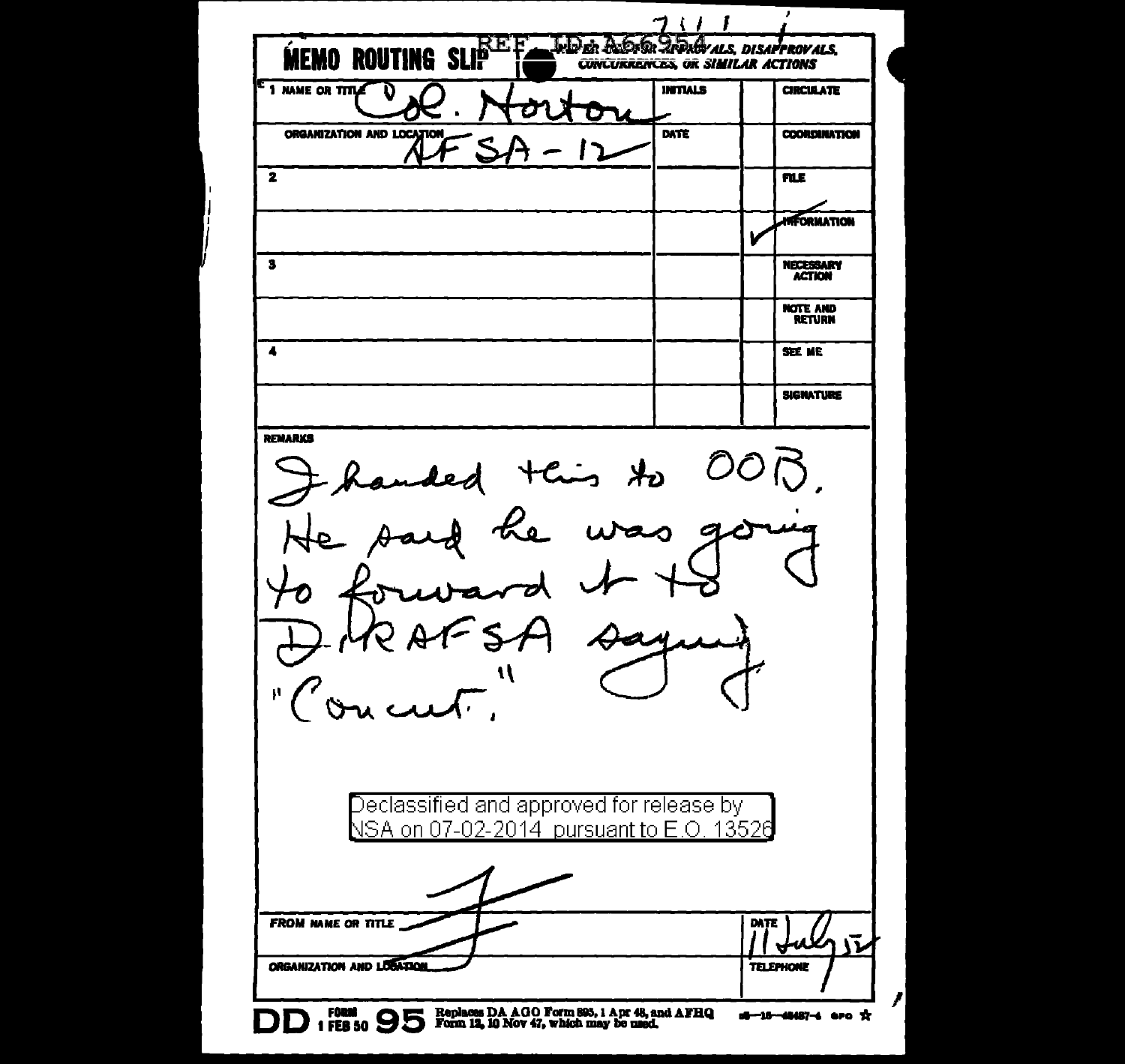| File- William - A-14-5 |
|------------------------|
|------------------------|

## TOP SECRET CANOE **SEGURITY**

11 July 1952

PL 86-36/50 USC 3605  $\stackrel{..}{\to}$  3.3 (h) (2)

## MEMORANDUM FOR ADMIRAL WENGER

SUBJECT: Release of the CCM to Turkey for Diplomatic Communications

1. In connection with the Director's statement at the Staff meeting on 1 July 1952 to the effect that he does not intend to bring the subject item before USCIB. I wish to call your attention to the following:

REF ID: A66954

a. On items of intelligence derived from COMINT military matters, COMINT consumer Departments and Agencies outside the Department of Defense have an interest. The primary organ for exercising control over COMINT of interest to those Departments and Agencies outside the Department of Defense is USCIB.

For this reason, it appears desirable for USCIB members to review release of the CCM for such use. On the other hand, it may be that U.S. diplomatic interests and policy might be in favor of providing the Turkish Government with the desired machines. rather than see some other government. provide them or than find Turkey purchasing the new Hagelin machines.

b. During the discussion in USCIB on release of the Typex to Western Union and, later, of the CCM to NATO for use of NATO forces, there were certain reservations expressed by the Department of State members on use of the CCM. The State Department members believed that the machines should be specifically limited only to those military communications of the signatory nations that concern North Atlantic Pact defense matters. Release of the CCM for diplomatic purposes appears to exceed the intention of USCIB at one time to allow the CCM for essentially military usage.

c. It may be assumed that the State-Defense Military Information Control Committee /S-D MICC/ would refer a matter of this nature to USCIB for comment before taking action. If this were indeed true, time would be lost by referring the matter first to S-D MICC, then going back to USCIB.

TOP SECRET CANOF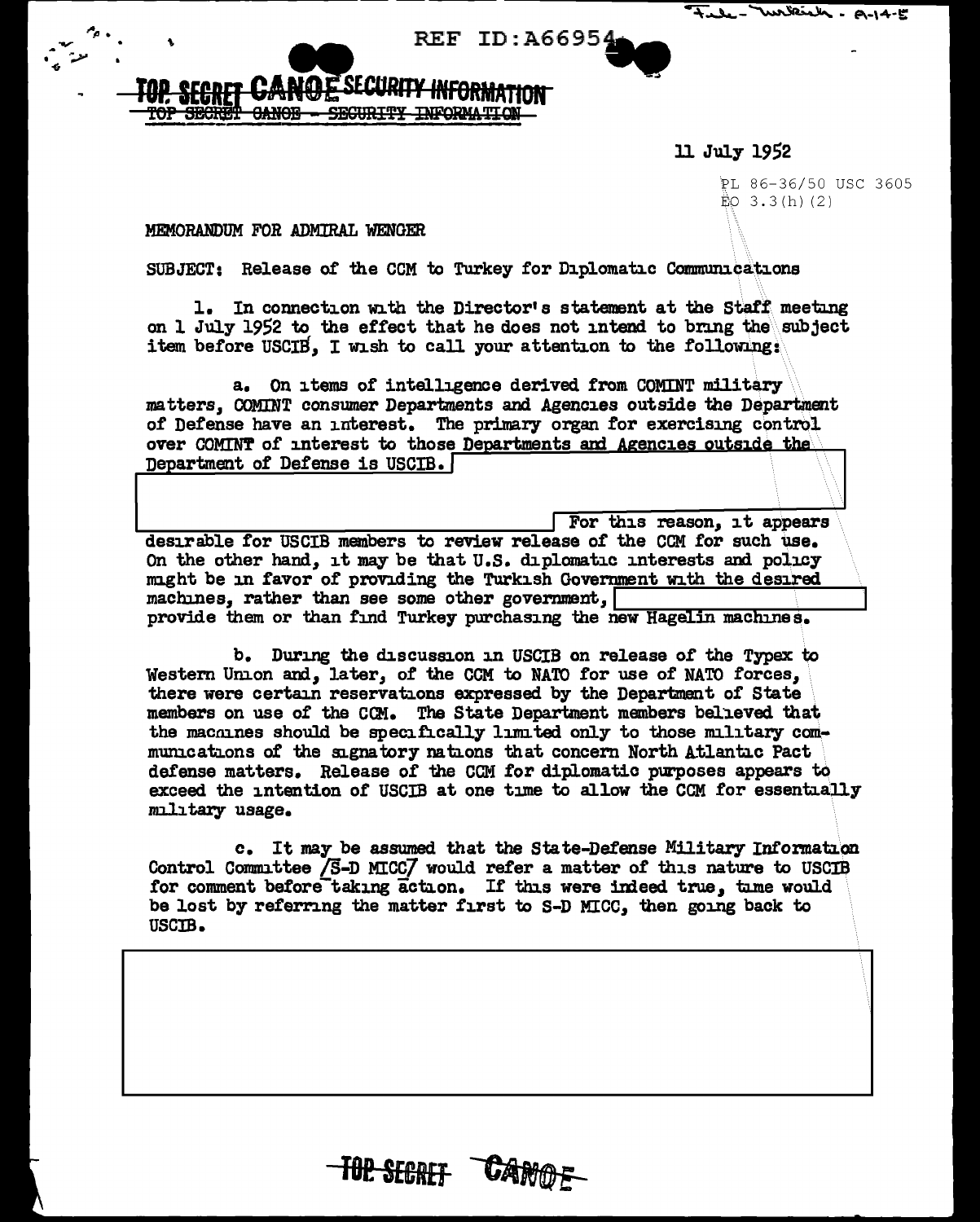



 $\ddot{\phantom{a}}$ 

11 July 1952

Memorandum for Admiral Wenger Subject: Release of the CCM to Turkey for Diplomatic Communications

interests without at least consultation. The vehicle for such consultation 1s, of course, USCIB.

2. My recommendation is that the attached paper be forwarded to USCIB.

WILLIAM F. FRIEDMAN Consultant

Enclosure - 1 Memo for the members of USCIB (Draft)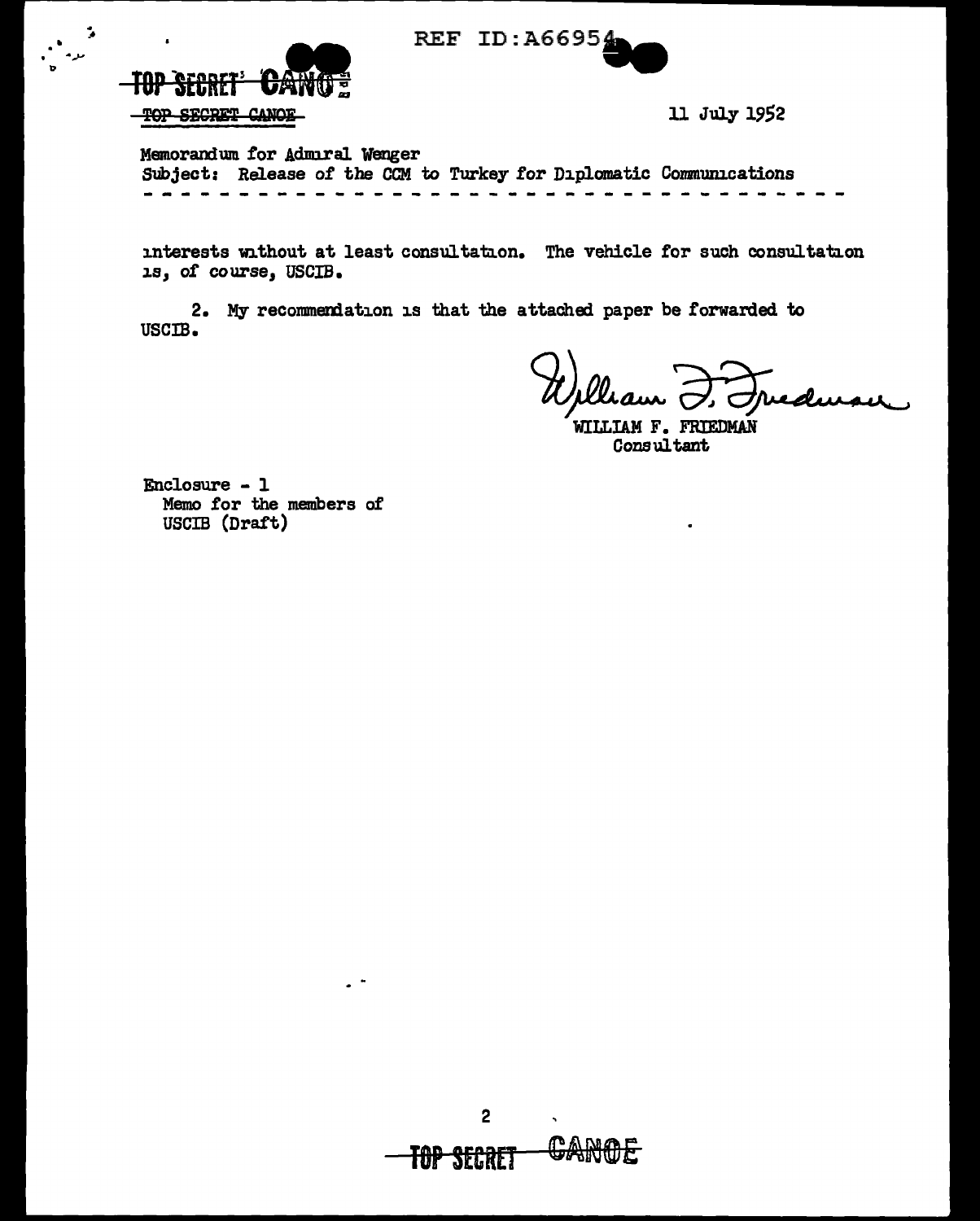

 $\overline{\mathbf{C}}$ 

DRAFT COPY

## MEMORANDUM FOR THE MEMBERS OF USCTB

SUBJECT: Release of the Combined Cipher Machine (CCM) to Turkey for Diplomatic Communications

The Turkish Ambassador recently made a formal request to the  $1.$ Department of State for assistance in acquiring automatic cipher machines for use in communications between the Turkish Ministry of Foreign Affairs and Turkish diplomatic representatives abroad. The request was referred for comment to the Director, Armed Forces Security Agency, through the U.S. Navy member of the State-Defense Military Information Control Committee  $\sqrt{5}$ -D MICC $\sqrt{7}$ . A copy of the correspondence is attached as an enclosure.

2. Two cipher machines are currently authorized for NATO use, the British Typex. Mark II. and the Combined Cipher Machine. in both the U.S. and the British versions. The CCM will be provided for Turkish forces in NATO; therefore, the cryptographic principles of the CCM will be known to the Turkish government.

PL 86-36/50 USC 3605 EO  $3.3(h)$  (2)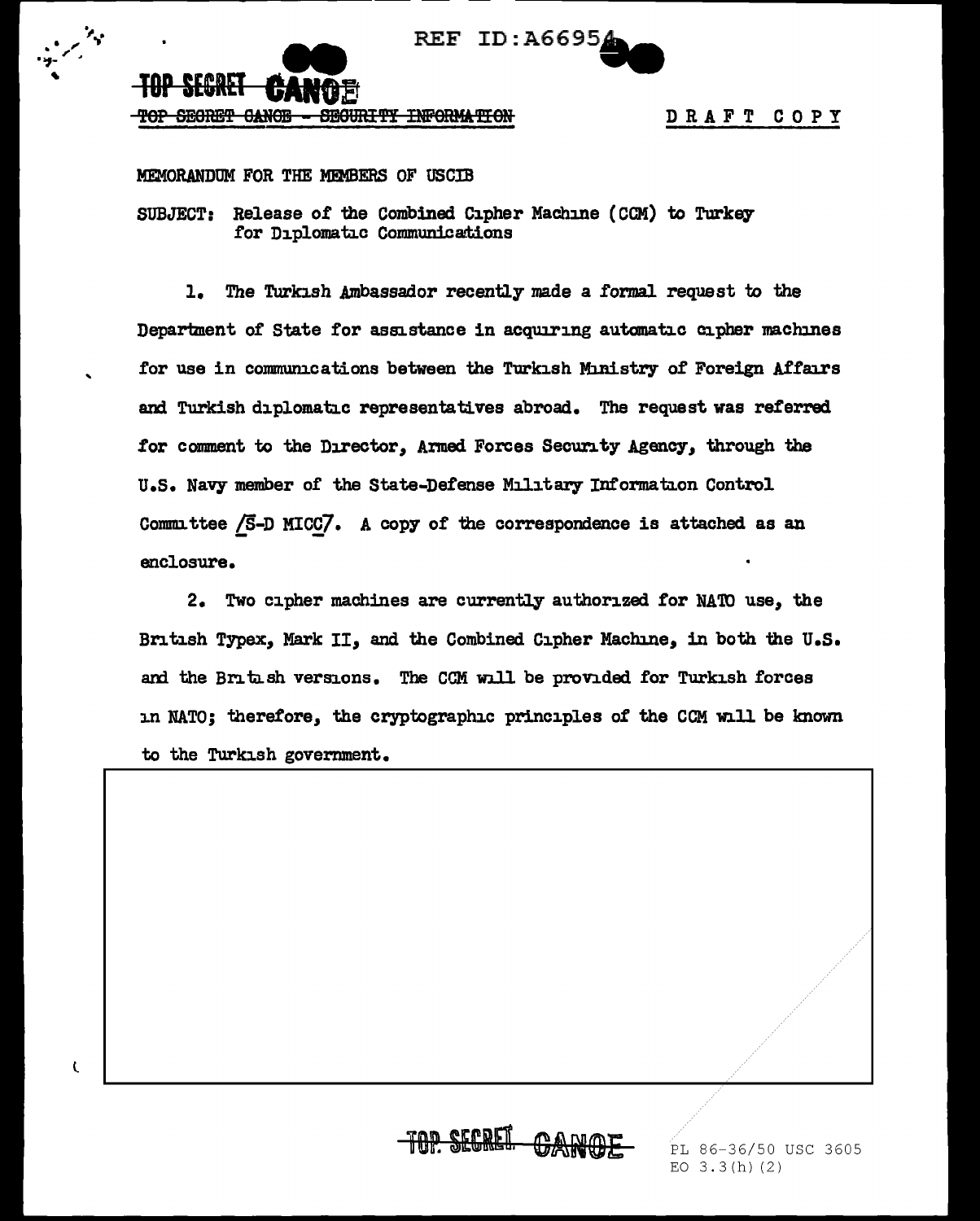REF ID: A66954



## DRAFT COPY

SUBJECT: Release of the Combined Cipher Machine (CCM) to Turkey  $86-36/50$  USC 3605 for Diplomatic Communications  $EQ_3$  3.3 (h) (2)

4. A distinct impression has been conveyed by the Turkish representatives in Washington that the Turkish government is prepared to seek assistance elsewhere in the event the U.S. declines to furnish the cipher machines requested. Other sources to which Turkey might turn are summarized below.

> The British government might be approached with a request  $a_{\bullet}$ similar to the one made to the U.S. If, however, the U.S. decides not to provide Turkey with the assistance requested. USCIB recommendations to LSIB that the British also refrain from providing British machines should carry considerable weight, although this would not be an absolute guarantee that the British would not go ahead with plans to furnish Turkey with machines. If the British concur with a U.S. recommendation that neither the U.S. nor the British provide machines, Turkey could turn to commercial producers of cryptographic equipments.

 $b_{\bullet}$